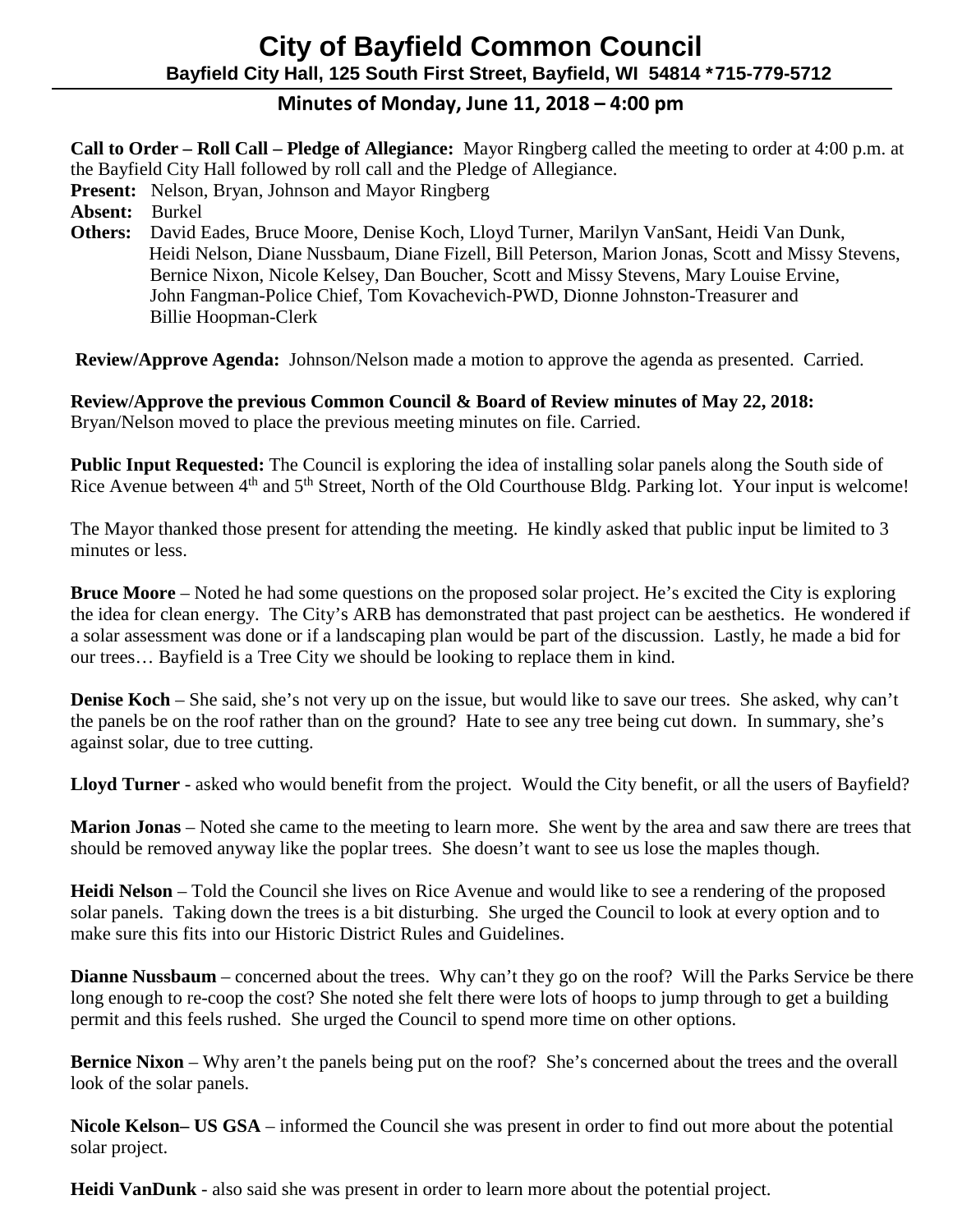**Marilyn VanSant** – Read her written letter dated June 11, 2018 which noted concerns about how this project fits into the City's Historic Guideline and those listed by the Department of Interior.

**Steven and Missy Stevens** – Commented they are pro-solar, but anti-tree cutting.

The Council received **e-mails from Chuck Ludwigsen, Herbert Japs and Marilyn VanSant.** All were in opposition to moving forward with the project; noting tree cutting, other potential placement options and historic preservation as reasons not to pursue the proposed project.

### **Public Input on Agenda Items:**

Dan Boucher, owner of the AICS was present to discuss the potential increase to his sewer dumping rates. He learned last week the City was looking to increase his rate. The rate was established when the operation only had one boats, now the AICS has five boats total, four that use the dumping mechanism. Boucher has asked for more information on how the price was established. He said they have had more than one boat for the past 33 years. The rate change being proposed is \$675 per vessel. This change increases his fee from \$675 to almost \$2700. He'd like to pay but wants to pay a fair price.

Bill Peterson, AIM Operator, said he pays an even higher rate for his pump outs. He's being charged \$5.25 per pump out and noted this is even higher per gallon than the AICS. Why?

### **Agenda**

### 1. **Bayfield Chamber and Visitor Bureau 2018 Apple Festival Agreement**

Bryan/Nelson moved to approve the 2018 Apple Festival Agreement as presented. Passed by roll call vote as follows: Nelson, Bryan and Johnson – yes.

2. **Sidewalk Sale by Merchant Permit Request: Up North, 124 Rittenhouse Ave. - June 23, June 30, July 14, July 28, August 4 and August 18, 2018.**

Bryan/Nelson made a motion to approve the Sidewalk Sale Permit Request from Gali Abutbul for the dates of June 23 & 30, 2018. The events will be reviewed for compliance before granting any others. VanSant commented that it looks like there is a kiosk there all summer long. Sidewalks are narrow enough with the new street poles. She has found his racks actually direct people to go across the street, rather than down from Second to First Street. The use of the round racks in of concern as they take up more of the sidewalk area. It was clarified there is no cap on the number of permits the Council can approve, it's on a case by case basis. Motion carried although Johnson opposed.

#### 3. **Appointments – Public Works and Courthouse**

The Council called for remembrance of Edward Eugene "Gene" Brevold. He has given 19 years to the City's Courthouse Committee, 8 years to the Public Works Committee and 17 years to the City's Tree Board. His time and talents will be greatly missed!

Bryan/Johnson made a motion to approve the Mayor's appointment of Kate Kitchell to the Courthouse Committee and Michael Eldred to the Public Works Committee. Carried.

#### 4. **Ordinance #395: Chapter 298: Parks & Recreation**

Johnson/Bryan made a motion to commence with the first reading, waive the second and third, and to adopt Ordinance #395 as presented into the Code of the City of Bayfield. It was noted this ordinance creates a permitting process for Special Events and for Picnic Shelters Reservations. Carried by roll call vote: Bryan, Johnson and Nelson – yes.

#### 5. **Memorandum of Agreement between the City of Bayfield Parks and Recreation Committee and Bayfield Regional Conservancy**

Johnson/Nelson made a motion to take the Parks and Recreation Committee's recommendation and to approve the MOA between the City and BRC as presented. Kate Kitchell, P&R Members noted this establishes a more defined relationship between the two parties who have already had a successful longstanding working relationship. Passed by roll call vote as follows: Johnson, Nelson and Bryan – yes.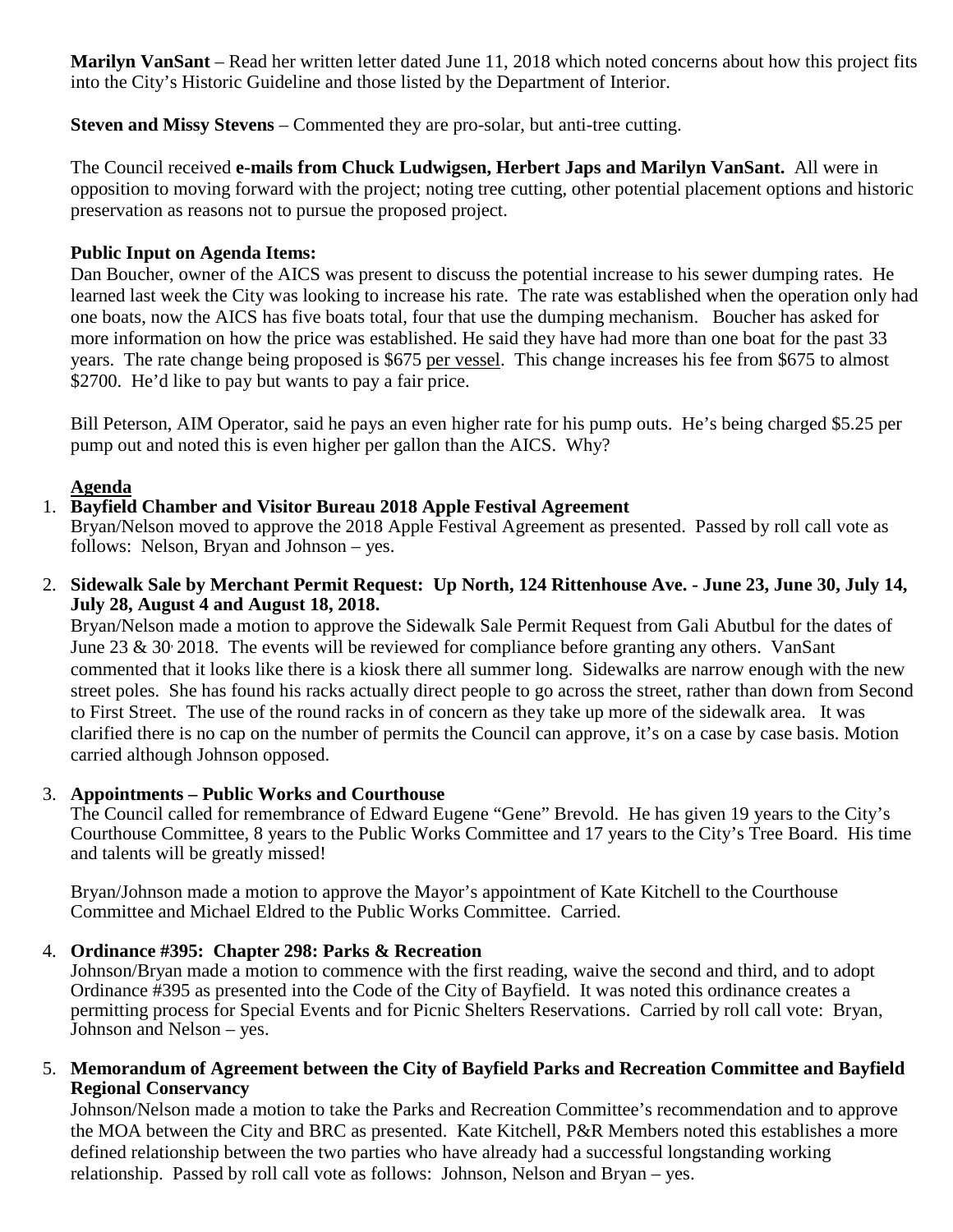#### 6. **Resolution #536: Fee Schedule**

Discussion ensued on the rates for the AICS and the AIM. Bryan noted the AICS rate pre-dates our current PWD. It is known that a higher level of effluent comes from a marine vessel than a residential household. It's not a comparable figure. Because the Council did not have enough information, they agreed by consensus to table any rate changes at this time.

Some ideas were expressed:

- City could do some sampling on the solids from the AICS
- Check to see if there are any industry standards for Marine Waste
- Consider charging a use fee (gallons) vs. a per boat fee.

Bryan/Nelson made a motion to approve Resolution #536 as presented; with the exception of the change proposed to Ord. 329-2 B (4) Excursion Boat Line and National Park Service Fee. Fees for the new Parks and Recreation's Special Events and Park Shelters were approved. Passed by roll call vote as follows: Bryan, Johnson and Nelson – yes.

- 7. **Resolution #535: 2018 Budget Amendment #1 Parks and Recreation Committee Request for CIP Funds:**  Bryan/Nelson made a motion to adopt Resolution #535 – 2018 Budget Amendment #1 as presented. The amendment provides \$24,000 to the Parks and Recreation Capital Improvement Projects for completion of Dalrymple Campground's Electrical Upgrade Project. Passed by roll call vote as follows: Nelson, Bryan and Johnson – yes.
- 8. **Proclamation: Blessing of the Fleet and Safe Boating:** Informational, no action required.

#### 9. **Project Updates:**

- a. **2018 Swede Hill Project – 6th Street Paving**: Still waiting to hear when crews will complete the Asphalt Repair Work.
- b. **Seal Coat/Crack Sealing Project:** Bids are due July 5, 2018.
- c. **Waterfront Walk Turning Point Project: Project Update(s):** Work has finally started. Luppino is doing a great job!
- d. **Old Jail – Bayfield Heritage Association: Project Update(s):** Marilyn VanSant reported they have raised \$22,000 toward their goal of \$30,000. Jeff Boutin will start the roof work in the next week or two. The Council thanked Marilyn and the efforts of BHA to save and protect the Old Jail.
- e. **2018 Comprehensive Plan Update**: Work Session tomorrow. The Mayor said he remain hopeful this project will be wrapped up by the end of the year.

## f. **Solar Project(s):**

• **CheqBay Renewables: Energy Innovation Grant Program (EIGP).**

The Mayor informed those present how we got to where we are noting a solar assessment was done which identified the Courthouse and the GBWWTP as our largest energy consumers. Due to the courtyard trees, panels on the roof would not work at the Courthouse. We were notified in May 2018 of the Energy Innovation Grant which has an application deadline of June 2018.

Bryan began by noting he is no longer supportive of putting in 13' solar panels in the area proposed. The Mayor suggested we ask Bill Bailey to go forward with the grant, so we can see the design. If they could reconfigure it so it is lower, Bryan would reconsider. He then asked how the historic preservation guidelines align with sustainability.

Tom Kovachevich, PWD, informed all present that two Maple Trees that have issues have to be removed in the Courthouse Lawn. Please note, this does not have anything to do with solar!

Dianne Nussbaum asked if we could tighten up the building so we don't use so much energy. It was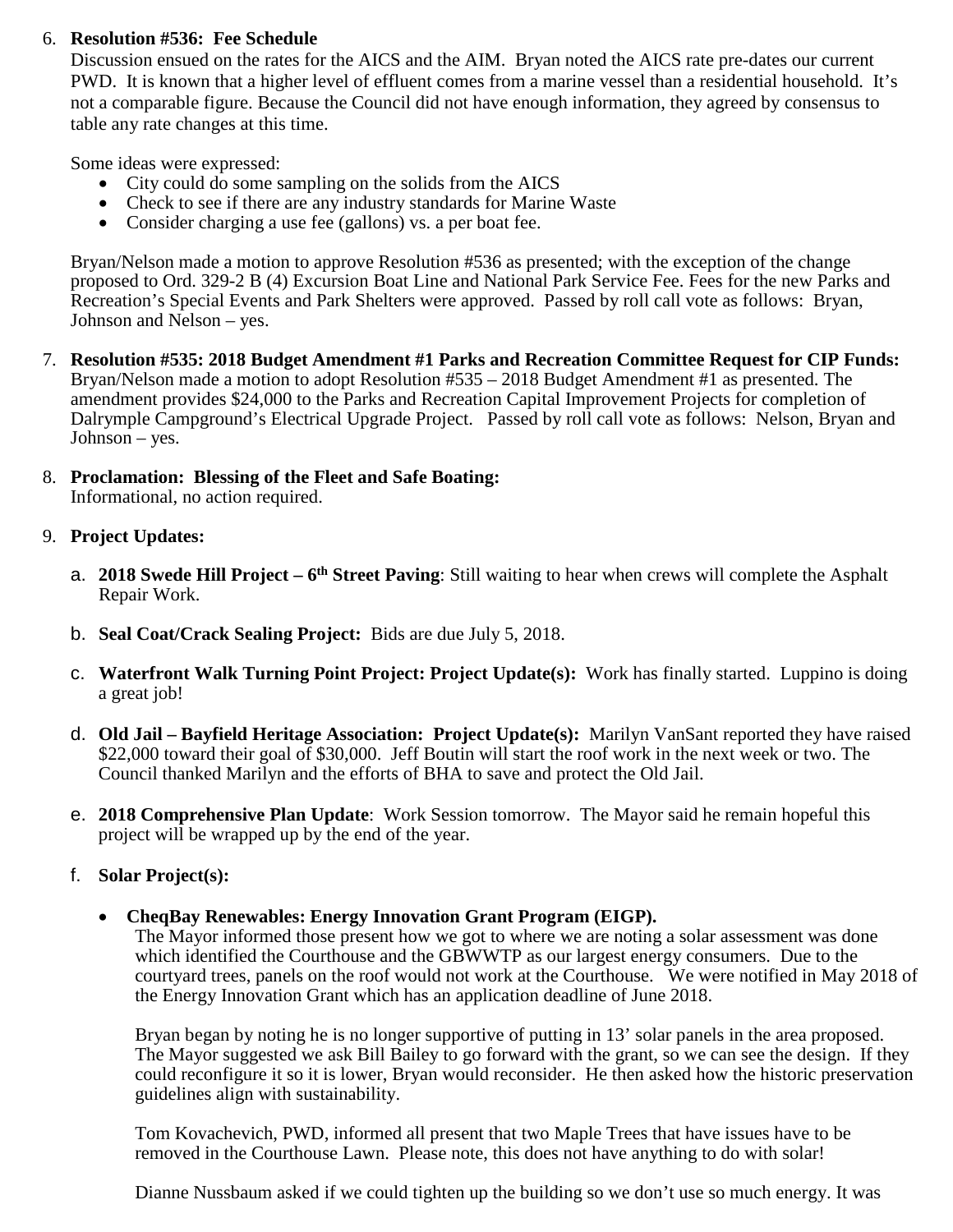noted that efforts have been made and we'll continue to look for other cost saving energy saving mechanisms.

Marilyn VanSant questioned if we might be risking our national historic district designation. As noted in her written comments, the Department of Interior has a list of guidelines that should be reviewed.

Johnson/Bryan made a motion to move forward with the Energy Innovation Grant Program (EIGP) application; with the understanding they could decide at a later time to back out if the parameters are such that we don't feel it's in the best interest of the City. There is interest in moving forward in order to get a better design so area residents, tenants, etc. could get a better idea of what was being proposed and the true impact to them. Carried.

#### • **Xcel Energy: Solar Connect Community Info.**

The Council received an e-mail and spreadsheet from Jeff Klaver, Xcel Energy showing the financial breakdown of and investment of \$49,600. This equates to approximately 31 kw. Hoopman suggested the Council could consider using the 2017-2018 Clean It Green It money (\$10,000), and/or borrowing funds from themselves for this endeavor. That would only make the rate of return even better than what's shown on the spreadsheet. Bryan/Johnson made a motion to move forward with Xcel's proposal, but to seek the calculations without borrowing first. Carried.

- g. **Green Tier Legacy Community Alliance for Health Project**: Nothing new to report.
- h. **Pavilion Deck Repair: Engineering Update**: Nothing new to report.

#### 10. **Mayor's Report(s)**

The Mayor reminded the Council and those present about the upcoming Fire Department and EMS Open House – Saturday, June 16 from 11-2 p.m. The Mayor noted the good work they do for us every day and how their services save the taxpayers a lot of money. It was noted that both departments have new personnel.

He informed the Council he recently met with Jenna Gallager, who is working with Bayfield County on an intergenerational housing idea. This is a program that allows a younger person to move in with somebody in exchange for services. Background and matching will be worked on.

He has a meeting tomorrow with the Governor's Rep at 10:00 a.m. Housing and jobs will be discussed; unfortunately, this is a universal issue.

#### **Review/Place on File Reports from Committees, Commission & Boards:**

**Ambulance**: Minutes of May 17, 2018 **Architectural Review Board:** Minutes of April 23 and May 29, 2018 **Courthouse:** Notes from May 31, 2018 **Finance:** Minutes of May 22, 2018 **Fire Department:** Minutes of May 7 and June 4, 2018 **GBWWTPC:** Minutes of June 5, 2018 **Harbor:** Minutes of June 4, 2018 **Parks and Rec**.: Minutes of June 5, 2018 **Planning:** Minutes of May 30, 2018 **Police Department**: May 2018 Report **Public Works**: Minutes of May 11, 2018 **Zoning Board of Appeals**: Minutes of May 23, 2018 Johnson/Nelson made a motion to approve the above minutes and reports in a block format. Carried.

**Correspondence:** Apostle Island Area Community Fund Celebration – July 26 2018 Informational, no action needed or required.

 **Treasurer: May 2018 Voucher Payments, Fund Summary, & Treasurer's Reports & Budgets** Bryan/Nelson moved to approve the May 2018 Payments Report, and to place the May Treasurer's Report and